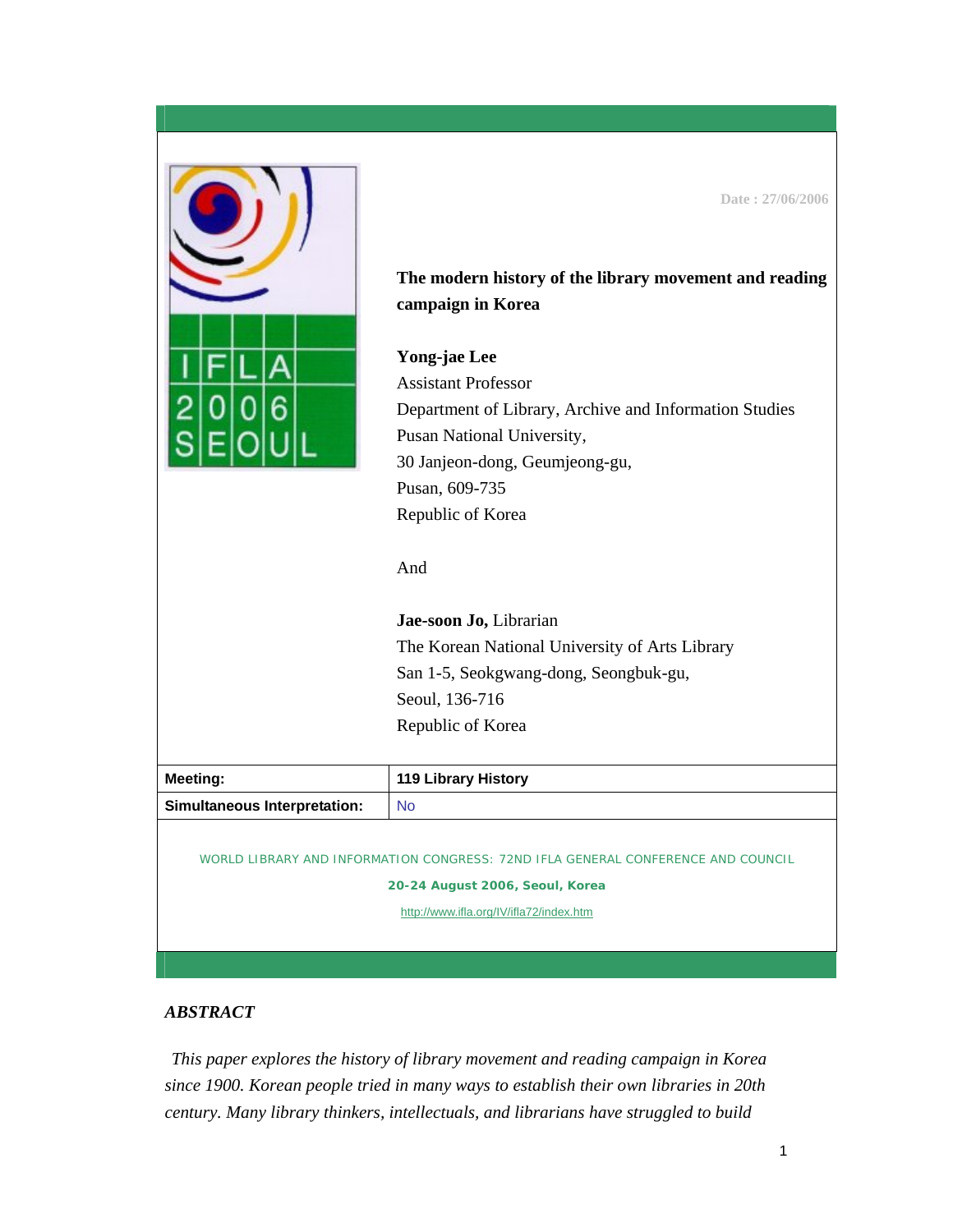*modern libraries in communities or nationwide. Although Korea has a brilliant history of record and print, it has been so hard to establish libraries for the Korean people during last century. The Korean libraries have endured hardships such as Japanese colonialism, Korean War, and military dictatorship. This paper examines the Korean people's efforts to establish libraries, and it looks into the history of library movement in Korea. And also this paper introduces the recent reading campaigns such as 'Bookstart', 'One Book One City'. With historical lessons suggested in this paper, people may have some insight to make and develop libraries in Korea.*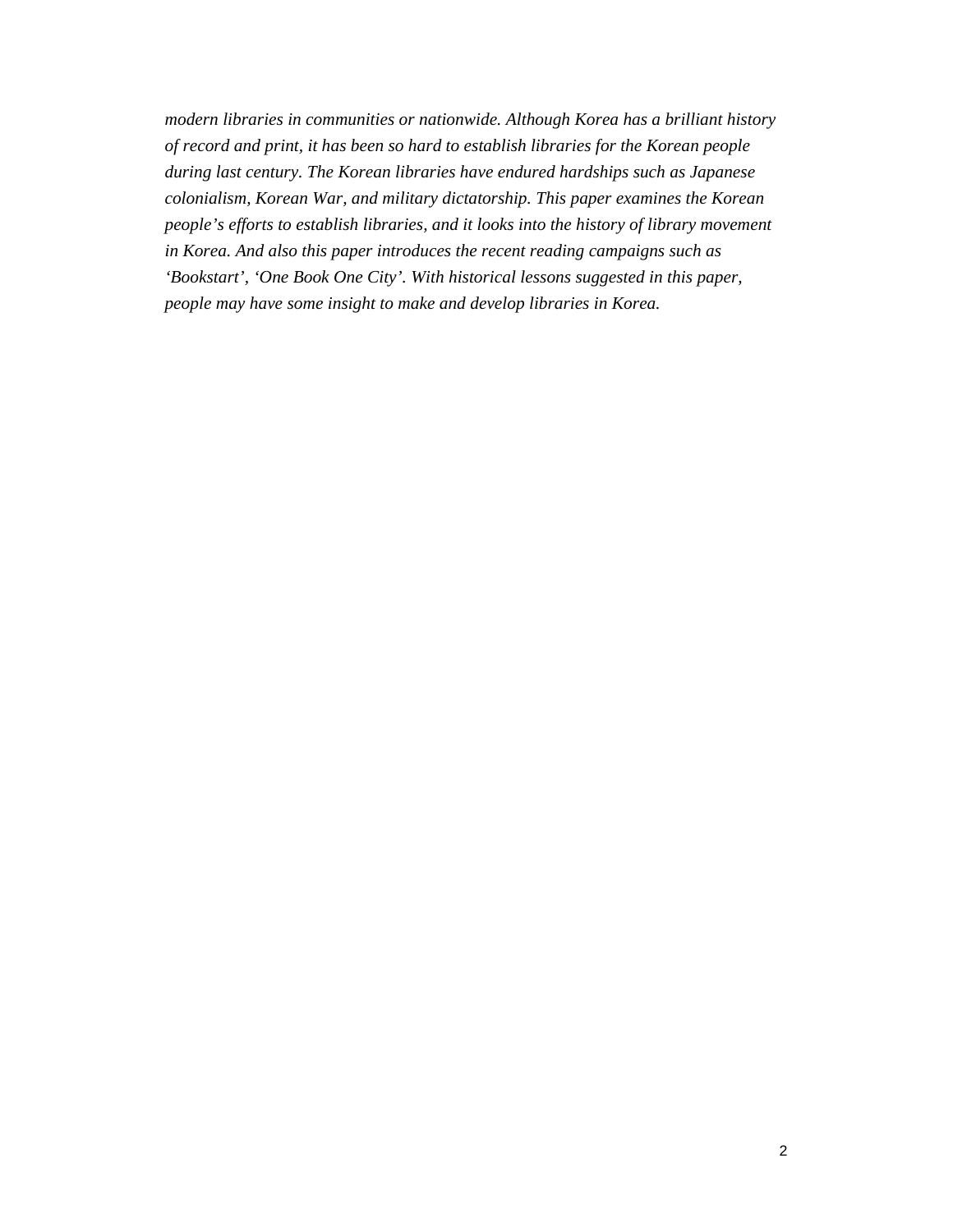## **1. Introduction**

Korean public libraries in the  $20<sup>th</sup>$  Century grew by undergoing history of formidable obstacles. In the so-called  $21<sup>st</sup>$  Century's knowledge-based society, public libraries in Korea are not yet standing tall as the 'people's college'. In other words, each public library is not establishing itself as a core institution that supports regional residents' access to information, education and culture. Today, one of the key roles of public libraries in Korea is to merely provide seats for users who study based on rote memorization.

This phenomenon may have stemmed from the failure of the movement for the construction of Korean people's libraries as a part of Koreans' self-autonomous modernization project. Despite it all, however, Koreans continued to make an effort to construct and safeguard genuine sense of libraries after resisting obstacles in history during the past 100 years.

This paper refers to this effort as the 'library movement', and seeks to highlight the path that this movement journeyed on in the modern Korean history. Meanwhile, 'reading movement' also took place along with the library movement to enhance Koreans' literacy and intelligence and to create a healthy society.

This paper does not detail out the history of modern library movement in Korea. Instead, it explains by introducing key figures and case studies because what is most important in the library movement is the people, and we feel that it is necessary to highlight the effort and achievements of the key figures or library thinkers in Korea.

# **2. Movement to Construct Libraries during the 'Daehanjeguk' Era (1901~1909)**

Modernization in Korea began in the latter end of the  $19<sup>th</sup>$  Century with the effort of the enlightenment camp and patriots who were concerned about the nation. As the Western civilization continued to flow into this land and as the influence of the Japanese imperialism increased, they sought to build libraries of the modern sense to enlighten the public and seek independence as a modern nation.

## **2.1 Self-Reflection of Koreans and Movement to Establish 'Daehan Library'**

In 1906, key figures such as Lee Keun-sang, Lee Beom-gu and Yoon Chi-ho formed a committee to establish a library. As such, 'Daehan Library' came into being in Korean history thanks to the personal efforts of the leaders. Moreover, this was also the first time that the denomination, 'library' was first used in Korea. Prior to that time, there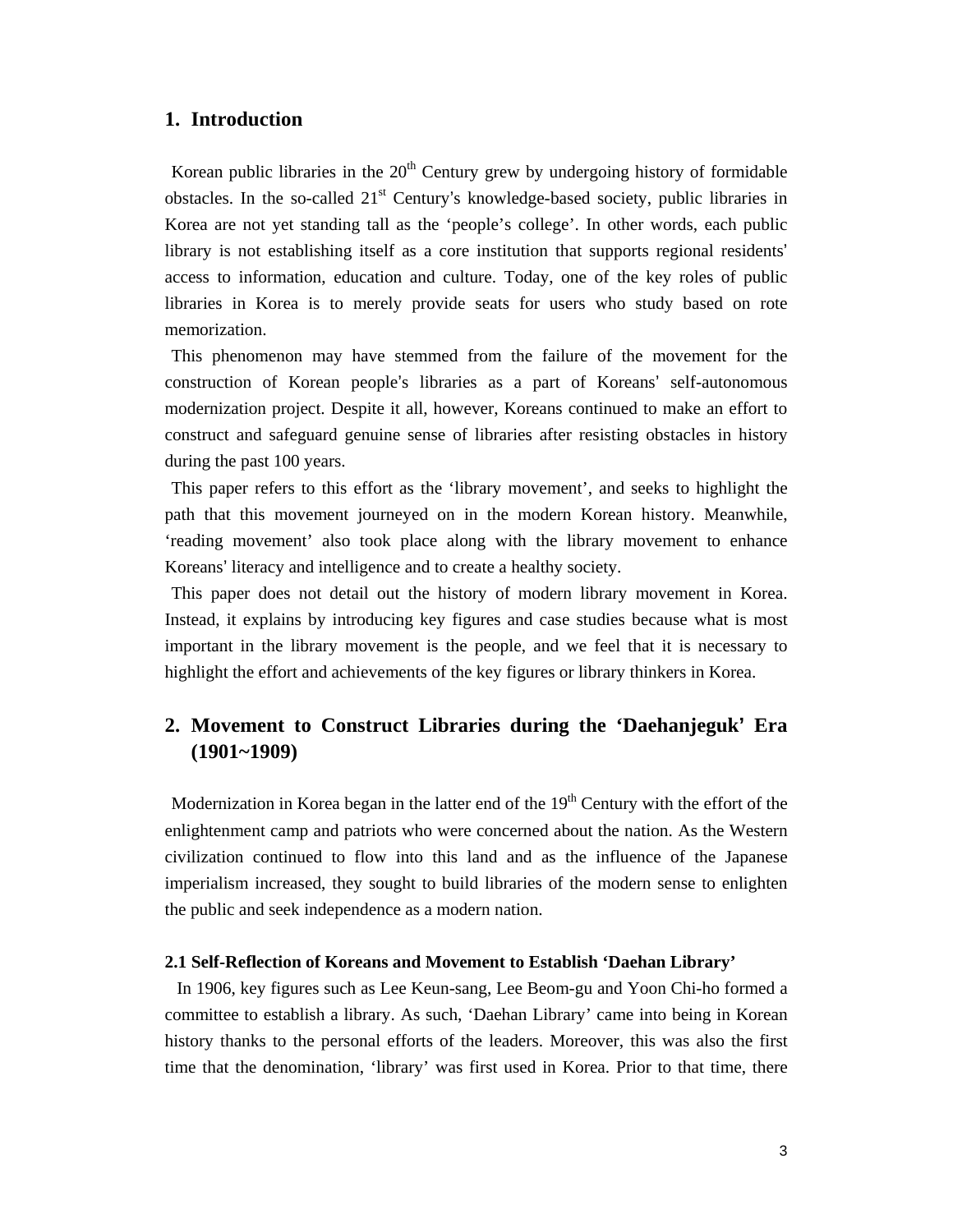were many diverse denominations that referred to the buildings that played the role of library for the long history on this land.

The press also actively participated in this library movement, and many figures of various fields read the articles and in turn donated many books. However, 'Daehan Library' was unfortunately not disclosed to the public due to the beginning of Japanese colonialism in Korea, and 100,000 books collected were taken away by the Joseon(Chosun) Government-General in 1911.

### **2.2 'Daedong Seogwan' – First Privately Run Public Library**

Meanwhile, enlightenment movement was taking place in Pyeongyang, yet another hub, in the form of library establishment movement. In 1906, prominent figures in Pyeongyang established the 'Daedong Seogwan' Library in Jongno, Pyeongyang, which is Korea's first modern public library established by the private sector. Although this library's name is old-fashioned, it was run privately and made available to the general public for free. Moreover, it also engaged in publishing business. Hence, this was a library in the modern sense.

Since then, there were other attempts to establish public libraries privately by Koreans. Moreover, Confucians who resisted Japanese invasion established schools for the education of their children. Meanwhile, Japanese in Korea established some reading clubs which functioned like mini-libraries for themselves.

## **3. Library Movement during Japanese Occupation (1910~1945)**

At the same time as Japanese colonization of Korea, Japan closed down Korean newspapers and magazines, and brought about the dark age whereby it sought to demolish the spirit of the Korean people by permitting merely Joseon Government-General approved newspapers and magazines. Moreover, it adopted strict screening out process for general books, and confiscated and burnt everything that sought to increase sense of awareness for the Korean ethnicity. However, this type of repressive Japanese colonialism in fact did just the opposite, resulting in increased awareness. As the resistant movement expanded, the March 1 Independence Movement took place in 1919. Even amidst this dark age, the figures who studied the new academic fields engaged in the movement to establish privately run public libraries with the catch phrase of nation building and saving people.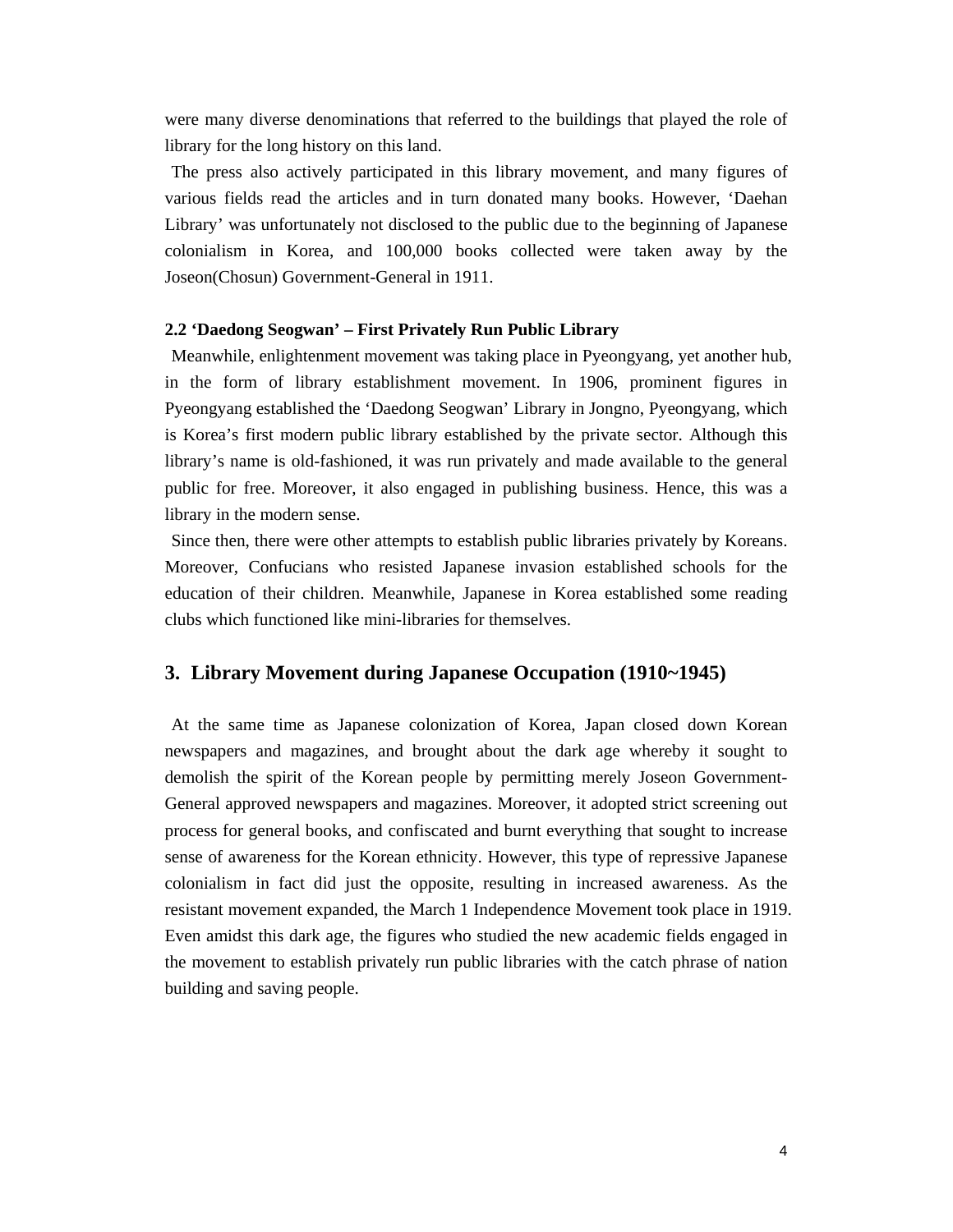#### **3.1 Yun Ik-seon and 'Gyeongseong Library'**

Yun Ik-seon is the person who established the 'Gyeongseong Library', a library for Koreans, in 1919 after the March 1 Independence Movement. During the Movement, he was active as the president of the Joseon Independence News, and was imprisoned after distributing newspaper to students and the public. After his release in 1920, he established the 'Gyeongseong Library' as his first business initiative. At the time, he was lent the Joseon House of Peers' Building of the time for free, and invested his entire assets along with Kim Jang-hwan and Yun Yang-gu to establish the library. Moreover, they formed a club(Friends of Library) with other figures who shared a common goal, and they in turn donated money for operation cost.

Likewise, Gyeongseong Library is not only a library but also the base of enlightenment movement for the Koreans. According to the news article of the time that covered the opening of this library, "There were 300 visitors, and thousands of students. Most of the participants volunteered to become friends of libraries."(Maeil Sinbo News, 29th Nov. 1920). Later, donations came from all parts, the collection of books increased, and the number of users increased. In particular, the fact that reading room for women and girls was established is an example of Gyeongseong Library's modern nature.

#### **3.2 Lee Beom-seung and 'Gyeongseong Library'**

In 1921, one year after Gyeongseong Library was established, a 32 year-old Lee Beomseung established another library in Jongno, Seoul, 'Gyeongseong Library.' He majored law at the Kyoto University in Japan, and was an elite who spoke various foreign languages with ease. He sought to mitigate the pain of a repressed nation with the library movement. In 1919 still a student, he wrote a long letter to the president of Maeil Sinbo News to ask for the establishment of a library in Korea to celebrate the marriage of King Yeongchin (the last prince of Korea), to take place in 1920 in Japan. His letters were published during a week with the title "Hope for the Establishment of a Library." Two years later, he established yet another 'Gyeongseong Library' in the Pagoda Park with the approval of the Joseon Government-General. To this, all the news and media in the colonial era commended his library movement.

Since then, when Yun Ik-seun faced operation difficulty for his Library, Yun Ik-seun and Lee Beom-seung entered into an agreement to transfer Yun's library to Lee. Moreover, when Yun left to Manchuria to work as a superindendent of a school, Lee became the sole manager of the Gyeongseong Library. For the children with no education, he set a separate children library inside the library, operated two-year long elementary education program, and set the closing hour at 10 pm to accommodate the need of the users.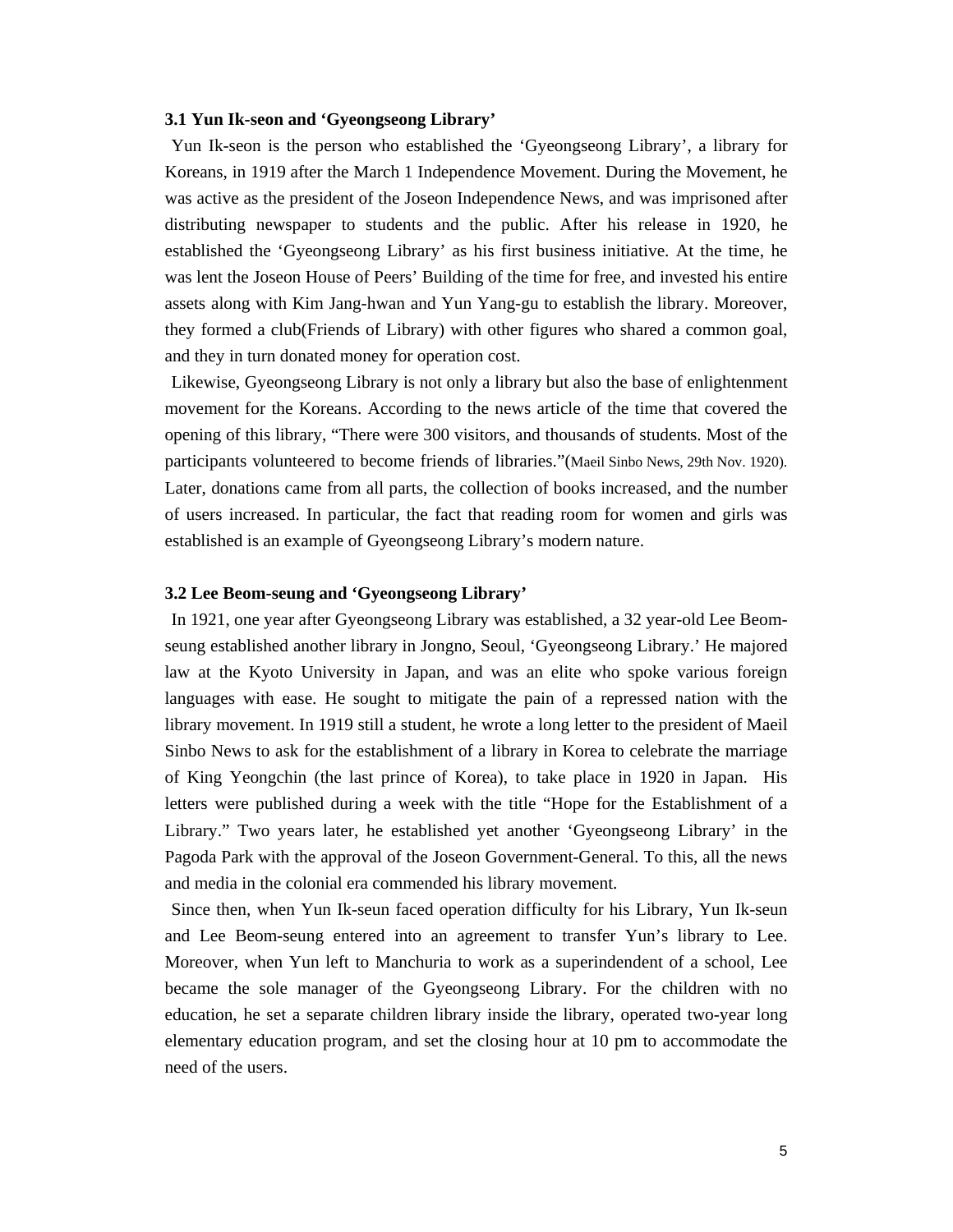However, His Gyeongseong Library also faced financial hardship years later, as it could not pay back the bank loan. Despite newspapers' imploring to safeguard the library, it was transferred over to the Gyeongseong Prefecture in 1926, which means that the Korean library is now under the Japanese control. Luckily, Lee Beom-seung became the first Mayor of Seoul after the Korean independence, and upgraded 'Gyeongseong Library' to the 'Seoul City Jongno Public Library'.

## **4. Chaos and Reconstructing Korean Libraries (1945~1960)**

On August 1945, Korea faced independence after 35-year long Japanese colonialism. After its independence, Korea underwent three-year long US control, and then the Korean government was established on August 1948. However, due to the Korean War that lasted three years from June 1950, Korea fell into political and economic chaos and ideological turmoil. During this period, the Korean society was deeply influenced by the US in many areas.

#### **4.1 Park Bong-seok and Movement to Form the Basis of Korean Libraries**

Park Bong-seok, who was working as a librarian at the Joseon Government-General, took over the Joseon Government-General library when Korea was liberated, and established the National Library in October 1945. From the Japanese, he took over all other libraries in the Seoul area, and led the movement to collect national literatures by collecting all types of printed materials, recognizing its importance.

Moreover, recognizing the need to train qualified and competent librarians with the increase in the number of libraries, he established a national school of library that offered one-year long program in 1946. While coming up with Joseon Decimal Classification, he also made Joseon Cataloging Rules to contribute to the Korea's bibliographic standardization while lecturing.

In 1945, he established the Joseon Library Association, and became its first president. The association played a core role in understanding the realities of the libraries and in taking over and operating those libraries nationwide amidst the social chaos immediately after the liberation (Dong-geun Oh, p. 44).

#### **4.2 Movement to Establish Educational Institution for the Training of Librarians**

After the liberation, the leaders of the Korean libraries, attempted to increase the number of libraries against the government and the society by leveraging nationwide library establishment movement 'One County, One Library'. Moreover, they unfolded movement to join forces with citizens such as establishment of 'Library Support Committee' starting from 1948 to support the movement for library establishment, an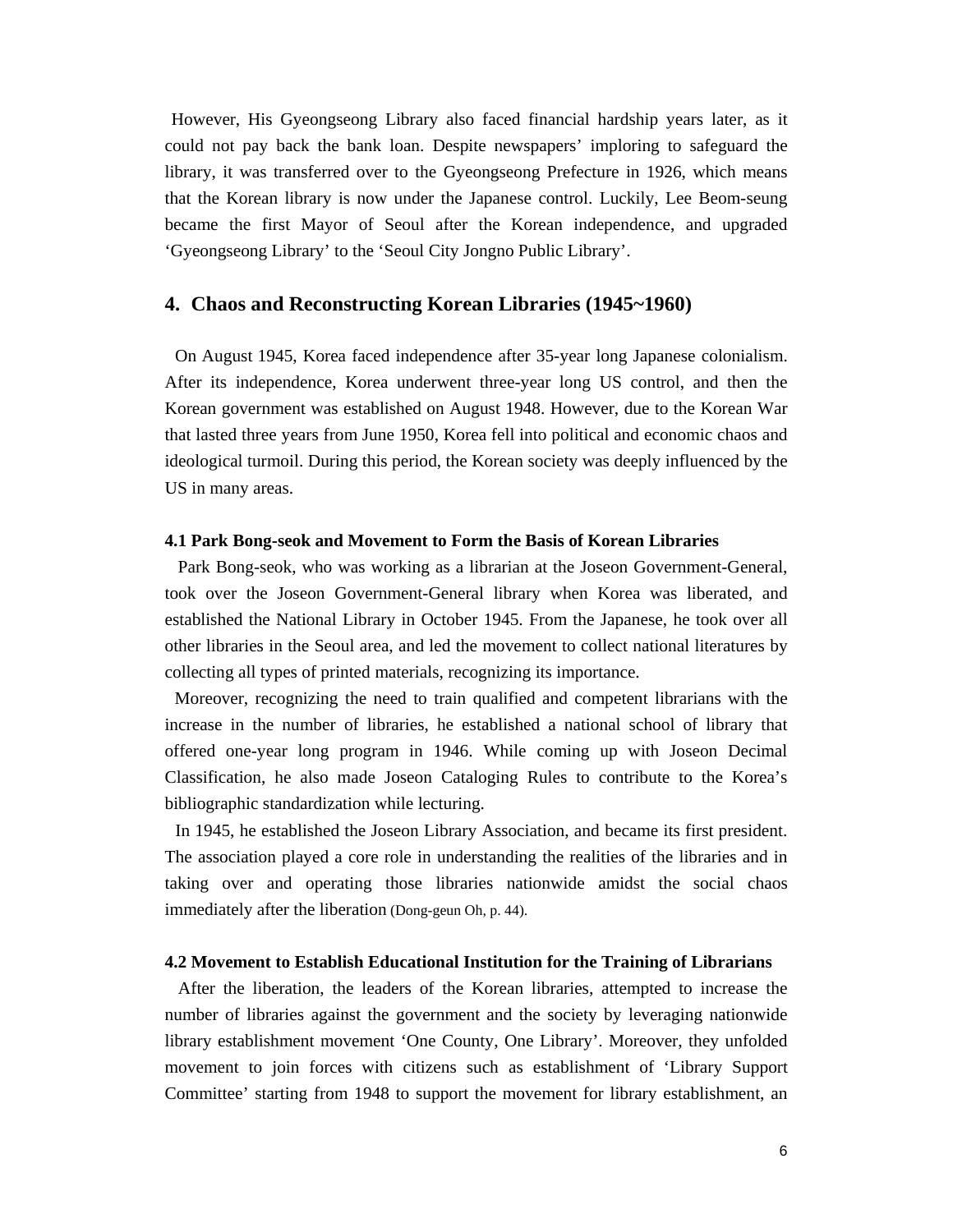initiative that may be otherwise considered lower priority in the building of a new nation. After the Korean War, libraries were damaged as buildings were burned down and books burned. However, thanks to these efforts, the number of public libraries increased. Along the way, the need for the establishment of educational institutions that can train library personnel increased in addition to the re-education of existing librarians.

With the re-establishment of the Korean Library Association in 1955, figures of the Korean libraries began to pressure the government for the establishment of undergraduate level program for the training of librarians. In 1951, the Ministry of Education's attempt to dispatch students to the US type of Japan Library School at the Keio University failed, and as the ministry's standard for university libraries was announced in 1955, the library circle's interest in the training of librarians reached its peak. In 1955, with the effort of Lee Pong-soon, the head of the Ewha Womans University Library, courses on library studies were established at the university. In 1957, the Department of Library Science was established at the Yonsei University as the desire of the Korean library circle was taken in by the George Peabody College Mission(Jae-soon Jo, 2004, pp. 43-57). Likewise, the history of undergraduate-level librarian education institutions began in Korea, and later this model was disseminated to the rest of the nation.

#### **4.3 Campaign for Literacy Education as a Reading Movement**

To the Koreans who could not use the Korean language during the long Japanese colonialism, the most pressing education of all was literacy of the Korean language. According to the statistics of the time, merely 20% could read Korean. It is obvious that some form of reading capability is required for using library and reading. For this reason, the government placed weight on the Korean literacy education policy. Libraries came up with the slogan, "Literacy starts from One County, One Library. Illiteracy is the foremost sorrow of the human beings", and sought to raise people's literacy which is the basis of the reading movement later on.

## **5. Library Movement under Authoritarian Regime (1961~1979)**

The Korean society of this period was under the military rule of Park Chung-hee during 18 years. To bring down the authoritarian rule of Rhee Seung-man which lasted for 12 years after the establishment of the nation, April 19 uprising took place in 1960. However, Park Chung-hee regime was established by coup d'etat in 1961. Characteristics of this era are that significant economic growth took place thanks to the government-lead 'Sae Ma-eul(New Village) Movement and powerful economic development policies.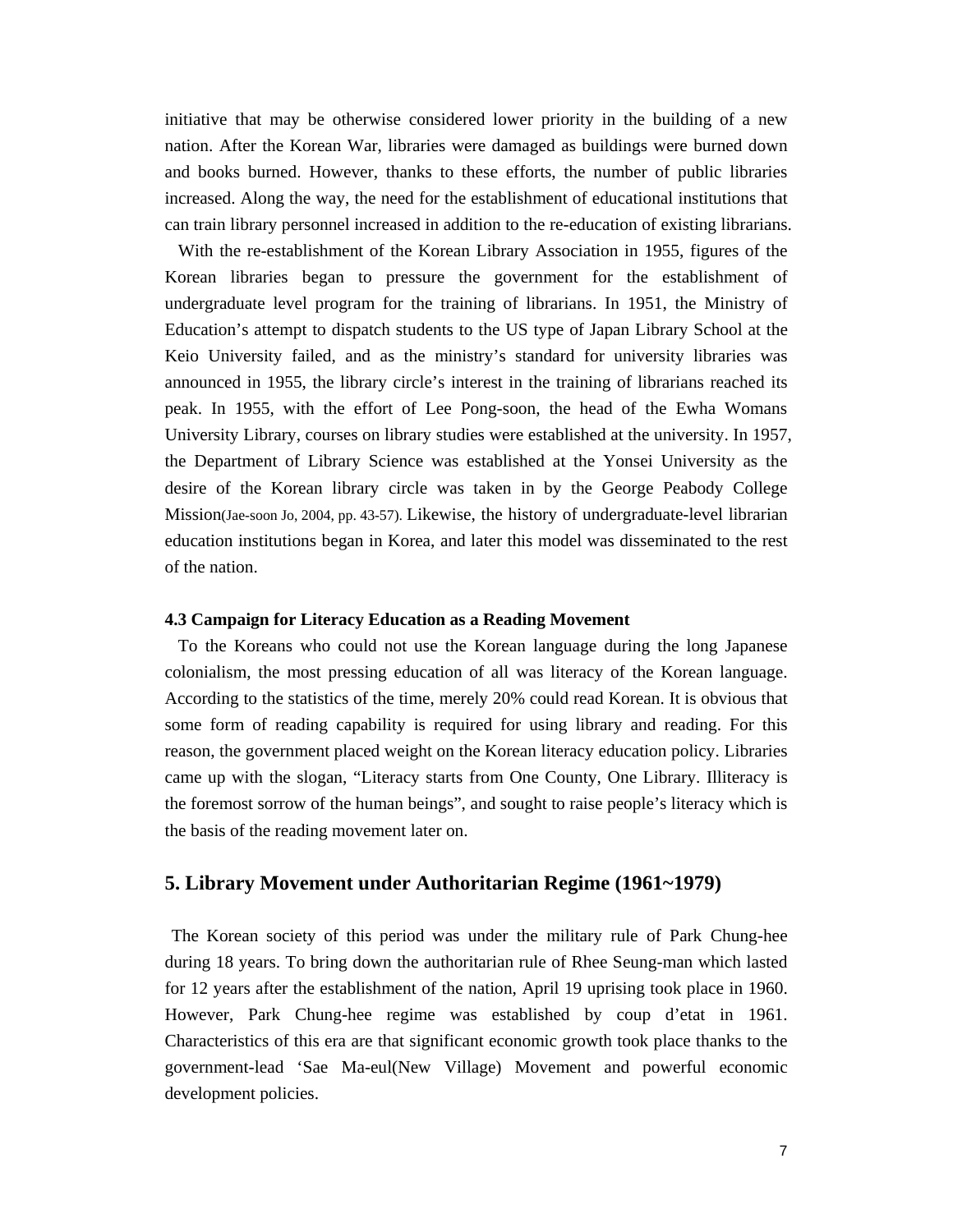#### **5.1 Library Law Enactment Movement**

After the Korean War, the Korean library figures began to recognize that it is necessary to delineate the basic conditions for the advancement of libraries on a legal level. During this time, focus was placed on the movement that entailed establishing library related policies and the legal basis for their execution. In the 1955 general meeting for the re-establishment of the Korean Library Association, the association started the movement for library law enactment in a full fledged manner.

Since then, this movement continued on for eight years. In 1963, the Library Law was enacted, and the enforcement ordinance for this law was announced in 1965. The Library Law became the basis for the advancement of the Korean libraries.

#### **5.2 Ohm Dae-sup and Village Mini-Library Movement**

Ohm Dae-sup, who decided to commit his entire life to the library movement after reading one book about library management, was the person who acted out the minilibrary movement in Korea. Later while working as the Secretary-General of the Korean Library Association, he set up privately run library in Gyeongju, and operated itinerating mini-libraries for the people of farming and fishing village starting from 1951. With this experience, he established the 'Association of Village Mini-Library' in 1961, and invested all his personal assets to engage in village mini-library movement nationwide. His mini-libraries consisted of three key elements – small bookshelf whereby books were placed and managed, a reading club that centered on the young people over the age of 14, and collection of 30 books needed to increase level of culture in antiquated agricultural and fishery communities (Sang-kyun Park, p. 493).

The village mini-libraries that started with 26 reached up to commendable level of 35,000 by the latter end of 1970s as it reached even the lowest administrative unit in the rural communities nationwide, and it continued to expand its services by linking with public libraries (David Kaser, pp. 6035-6038). However, the village mini-libraries movement, which continued on for 20 years could not overcome financial hardship, and it was turned over to the government in 1981 to continue to this day. And the name, 'Ma-eul mungo(village mini-library)' was changed as 'Sae ma-eul mungo (New village minilibrary)'.

This 'Ma-eul mungo movement' was also the reading movement led by the private sector that intended to cover the poor public library system in Korea. This became the turning point for installing small libraries of the modern sense of the word in all of Korea, and became the root of the small library movement that is taking place today. (Pong-soon Lee and Young-ai Um, pp. 70-73).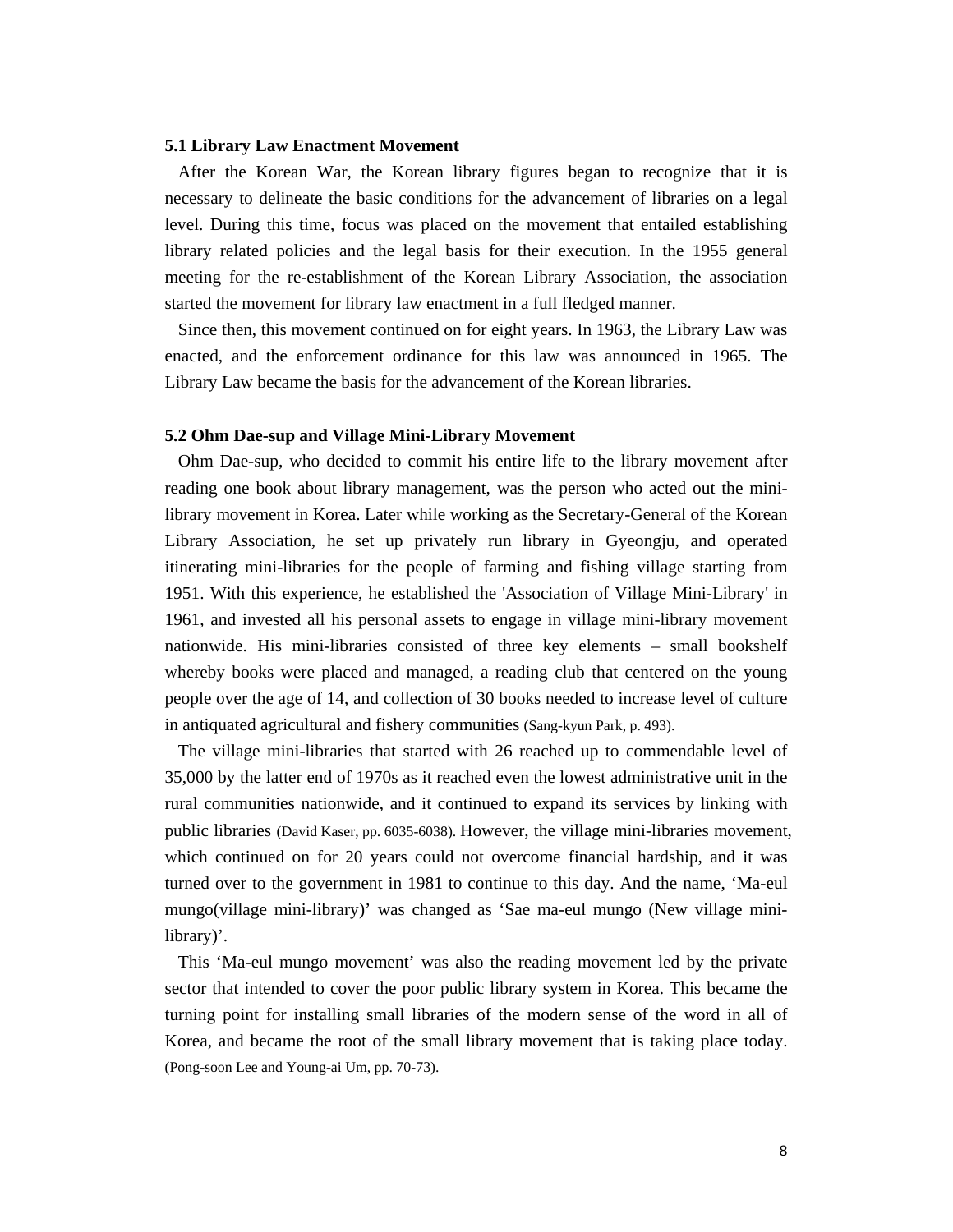#### **5.3 Reading Movement led by National and Public Libraries**

Public libraries during this era became merely a place for people to study at due to the education fever of Korean society and college entrance oriented education system. However, despite it all, the effort made by the national and public libraries to provide library services to the regional society and to distribute the library culture did not cease.

Reading movement was manifested in the form of social movement to improve Korean's reading habits with the National Library of Korea and the Korean Library Association as the main forces. The National Library of Korea focused on developing the reading population and on establishing the reading policies of Korea. These attempts in turn were unfolded nationwide, and made synergy effects through linking with the village mini-library movement in some public libraries. The Korean Library Association focused on the reading movement as well to increase the Koreans' willingness to read through reading week campaign.

# **6. Library Movement and Reading Campaign in the Information Age (1980 ~ present)**

The Korean society during the 1980s, democratization movement was fierce resisting the military regime that came into being with military coup d'etat. The military regime repressed and controlled social movement and the press and media activities. Meanwhile, the socio-cultural movement that sought after democracy increased like spring. After June 1987 struggle for democratization, political rigidity in the Korean society became relatively lax, and the Koreans' cultural need increased in turn. Accordingly, the Ministry of Culture was newly established to meet people's cultural need. Moreover, library movement unfolded towards the direction of strengthening the role and recognizing the professional nature of librarians. Moreover, revision of Library Law took place as well.

As the Korean society entered mid 1990s, it began to race ahead to the information age. Both the government and the companies began to focus on information industry with the catch phrase, 'Korea of Powerful Information Technology'.

#### **6.1 Library Movement of** '**Daehan Library Research Association'**

**'**Daehan Library Research Association' is an organization for library movement that sought to modernize library operation during the early and mid 1980s. This organization, conceived by Ohm Dae-sup sought to find concrete and realistic solutions to the problems that the libraries faced during the 1980s. The following are some examples.

First, the 'Open-stack and circulation movement' is the campaign that sought to make the books, kept within library's stack room, open to the general public. This movement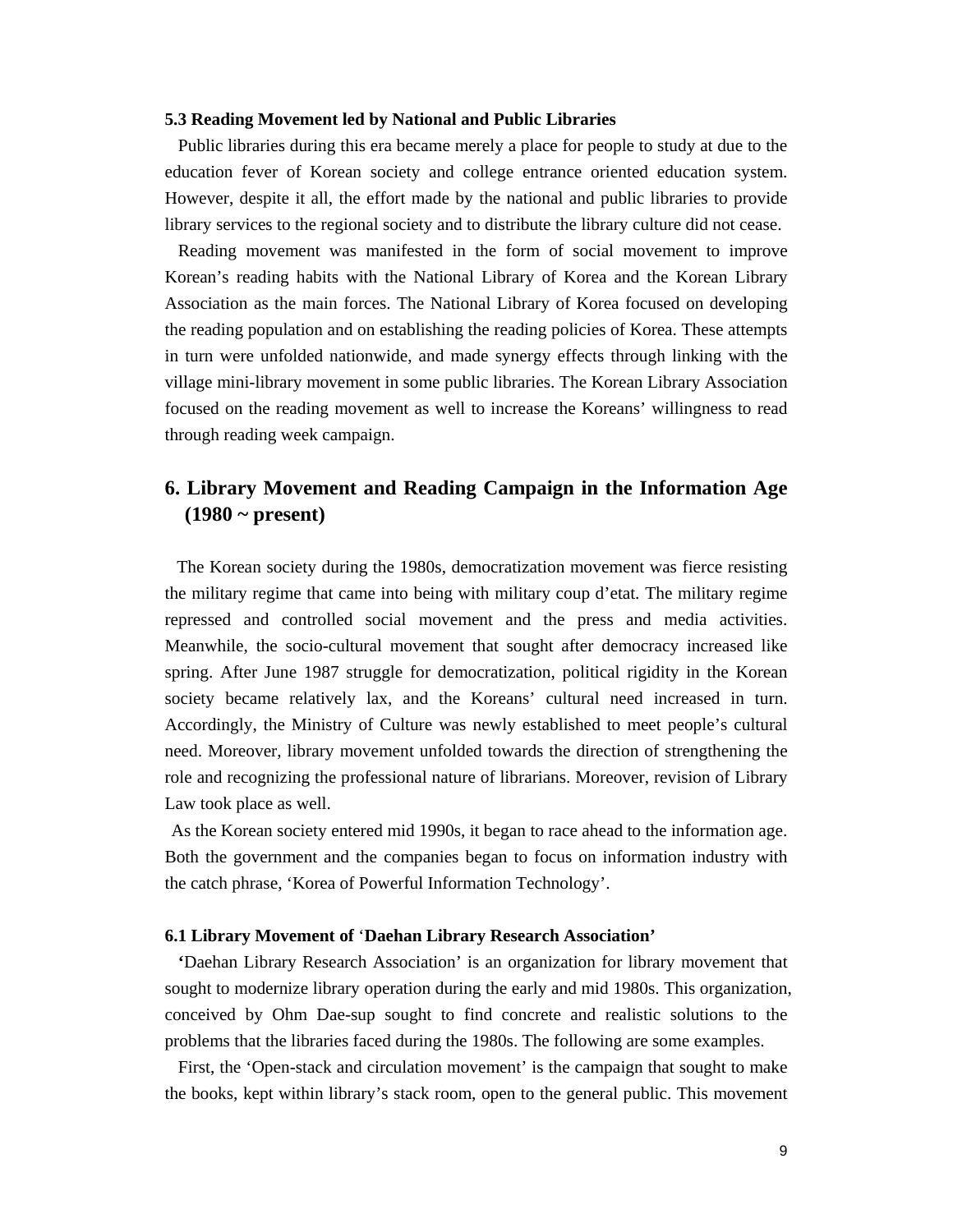which was started from 1985, was implemented by some leading libraries, and then was rolled out nationwide. Next is the 'Mobile-library distribution movement' that engaged in service where the books are delivered on cars to find users. The key members of the Association like Ohm Dae-sup, Jo Won-ho and Lee Yong-nam developed mobile library, and as they publicized this widely by leveraging the press and the media, the government also played a part in distributing this system nationwide. The Seoul City also joined this movement to distribute on its own. Moreover, 'Entrance-fee elimination movement' was to eliminate entrance-fee to the library. At the time, public library charged low entrance fee according to the Library Law of 1963, and the Association actively sought to demolish this fee claiming that this goes against the basic purpose of public libraries. As the news began to advocate this claim, the National Library of Korea and other libraries eliminated entrance-fee, and public libraries abolished entrance-fee starting in 1992 nationwide according to the Library Law (Yeon-ok Lee, pp. 136-147).

## **6.2 Professional Movement of 'Librarians Association of Korea'**

'Librarians Association of Korea' is the organization that was formed in 1990 to engage in systemic library movement and to speak out the issues related to libraries and librarians. This emerged by the medium of the librarians' identity that hopes for the modernization of the Korean libraries amidst the wave of social movement of the 1980s. The association for 10 years after its establishment recommended policy alternatives for all types of issues, and countered in a systematic manner. Moreover, by publishing

*Bulletin of Librarians Association of Korea* , it played a central role in speaking on behalf of the librarians. However, it could not earn support from all the librarians as its color was rather progressive, facing difficulty in vitalizing the organization since the movement could not grow into library movement at the individual library level (Yeon-ok Lee, pp. 147-158).

Later in 1995, another library movement organization that consisted of young librarians emerged. This organization was called 'Library Movement Research Association'. Starting with raising issues such as unstable employment of the female librarians, it unfolded movement of discussing and countering all types of issues. Moreover, it published a magazine, *Library Movement* and this was changed into the *Library with People* in 2000.

#### **6.3 'Small Library' Movement**

Social movement of the 1980s significantly influenced civilian level library movement. Among the social movement forces, some people of library movement created small libraries as the cultural, information and educational center for the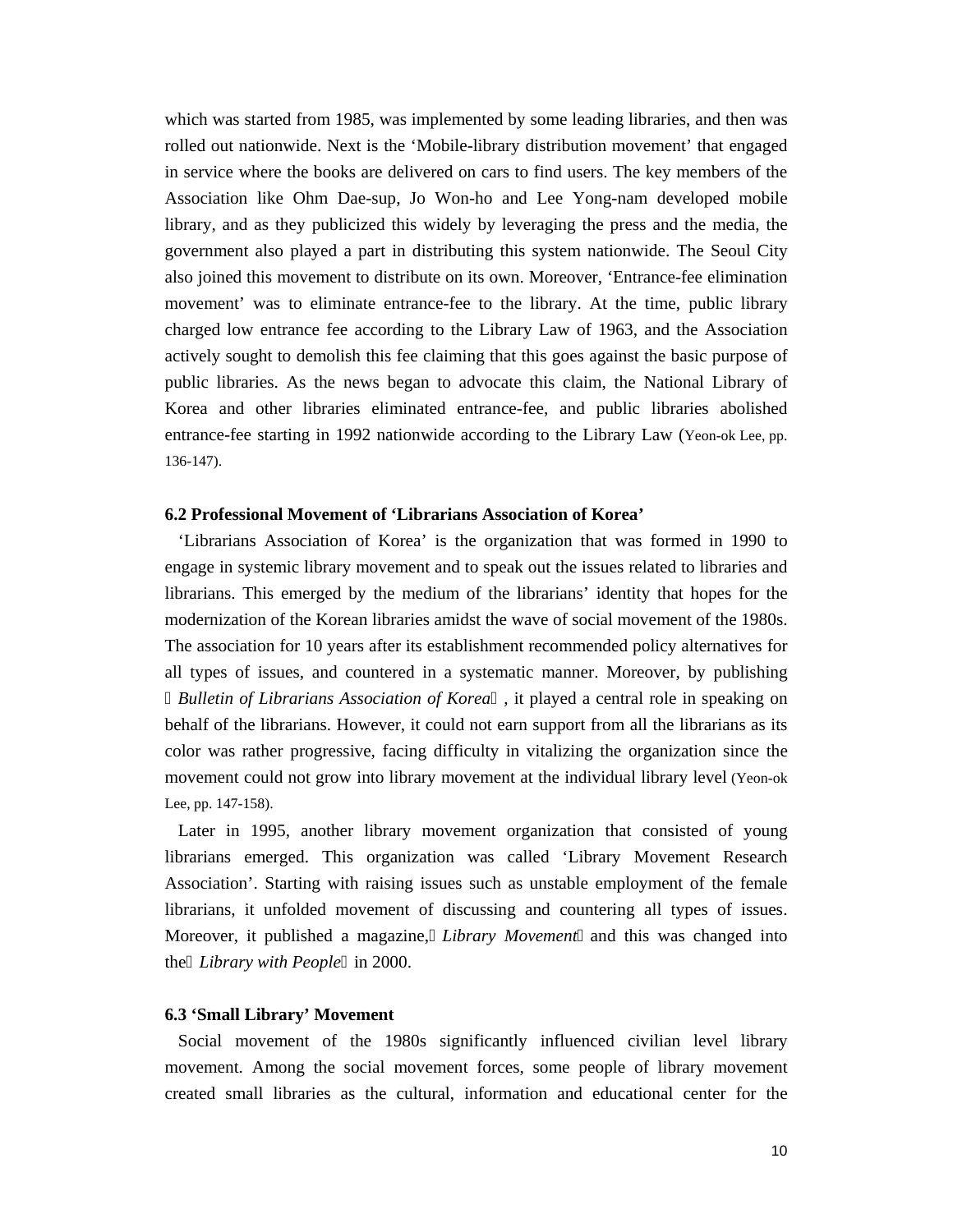residents and laborers. Names of these private libraries that emerged from the latter end of 1980s are various such as reading center, reading room for residents, cultural center, children's library etc.

Entering into the 1990s, this private library movement expanded into the movement that sought to establish 'small library'. In particular, this movement engaged in operation in a full fledged manner by recommending the installation of libraries for the 'Library and Reading Promotion Law,' enacted in 1994. Accordingly, 'small libraries' emerged nationwide in apartment complexes, churches, town assembly halls, care centers, hospitals, military bases etc. On March 1994, 'Small Library Association' was also formed, and this movement was unfolded nationwide. However, these small libraries faced many problems in actual operation. In other words, very often the people who operate these libraries purchase books with their own money, and the operation was unsatisfactory due to poor awareness of local autonomous entity, lack of support by public libraries etc. This 'small library movement' speaks for the desire of the regional residents for libraries that the existing public libraries could not satisfy.

Recently, significant desire of the communities to build children's libraries is rising. In particular, the 'Miracle Library' project that began in 2003 is the representative case. This movement has led by the 'Citizen Action for Reading Culture', which is a pan-Korean reading campaign organization. This movement that enjoyed powerful support of the broadcasting industry induced the support of the general public. Up until now, it opened nine Miracle Libraries nationwide. This movement helped the Koreans realize the need for children's libraries, and stimulated each regional organization to establish children's libraries.

## **6.4 Reading Campaign in Digital Era**

During recent years, successful cases of reading movement from overseas are unfolding in Korea. Some of representative examples are the 'Bookstart' and 'One Book, One City' campaign.

'Bookstart movement' is the campaign that provides free picture books to the infants who are less than a year old. This movement which began in the UK is now being pursued in Korea as well after Japan. Starting with a pilot program in 2003, many public libraries and health care centers nationwide are adopting this program.

'One Book, One City' is the campaign for reading culture whereby one book, designated by selecting and voting process in a city, is read by all the residents to hold discussions and to enjoy diverse set of cultural programs. This movement that was started in Seattle, US in 1998 was soon rolled out to the rest of the US, and it is now expanding into Canada, UK and so forth. In the case of Korea, this movement is pursued in Seosan, Suncheon, Busan, Seoul, Wonju, Iksan and so forth. As of 2006,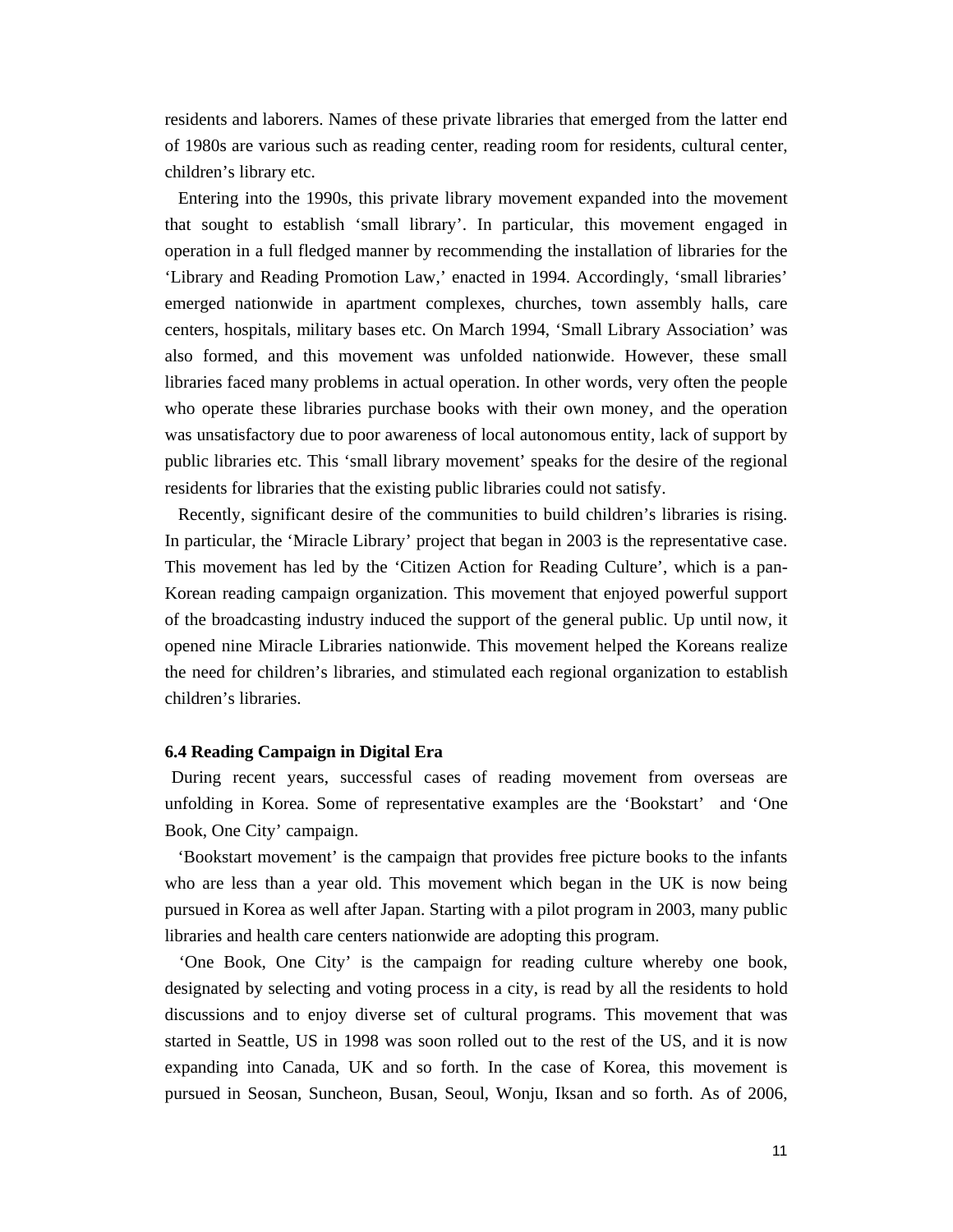many cases of this movement are being led by public libraries, local autonomous entities and citizens' organizations. In the case of Seoul, individual libraries are pursuing this movement instead of the entire city.

## **7. Conclusion**

Even while experiencing formidable history during the past century, Koreans actively have unfolded various library movements. This paper examined the history of modern libraries in Korea from the library and reading movement aspect. In particular, it focused on committed library movement figures, library thinkers and organizations.

In the digital era, Korea's library movement and reading campaign will continue to play a role. Towards this end, it is necessary to engage in library movement on the historical foundation built by various figures who sought to pioneer into libraries in this land, and we Koreans need to remember their passion and commitment.

## **REFERENCES**

- Beack, Jongouk. *Education for librarianship in the Republic of Korea since World War II.* Ph.D. Dissertation, George Peabody College, 1978.
- Chang, Durk-hyun. *Knowledge, culture, and identity: American influence on the development of the library and information science in South Korea since 1945.*  Ph.D. Dissertation, The University of Texas at Austin, 2000.
- Cho, Chan-sik. *Development of librarianship in South Korea, 1945-1992: a historical study.* Ph.D. Dissertation, Rutgers, The State University of New Jersey, 1995.
- Jo, Jae-soon(2002). "The library policy under United States of American Military Government in Korea", *Bulletin of Graduate School of Education*, *The University of Tokyo*, 41, pp. 419-428.
- Jo, Jae-soon(2004). "Background of the introduction of library science education to Korea: focus on the assistance plan of Peabody Project", *Journal of Japan Society of Library and Information Science*, 50(2), pp. 43-57.
- Kaser, David. "Korean Micro-Libraries and Private Reading Room", *Library Journal*, 91(2), pp. 6035-6038.
- Korean Library Association. *60 years History of Korean Library Association*. Korean Library Association, 2006.
- Lee, Pong-soon and Um, Young-ai. *Libraries and Librarianship in Korea*. Greenwood Press, 1994.
- Lee, Yeon-ok. *History of the Public Library Movement in Korea.* Korean Library Association, 2002.